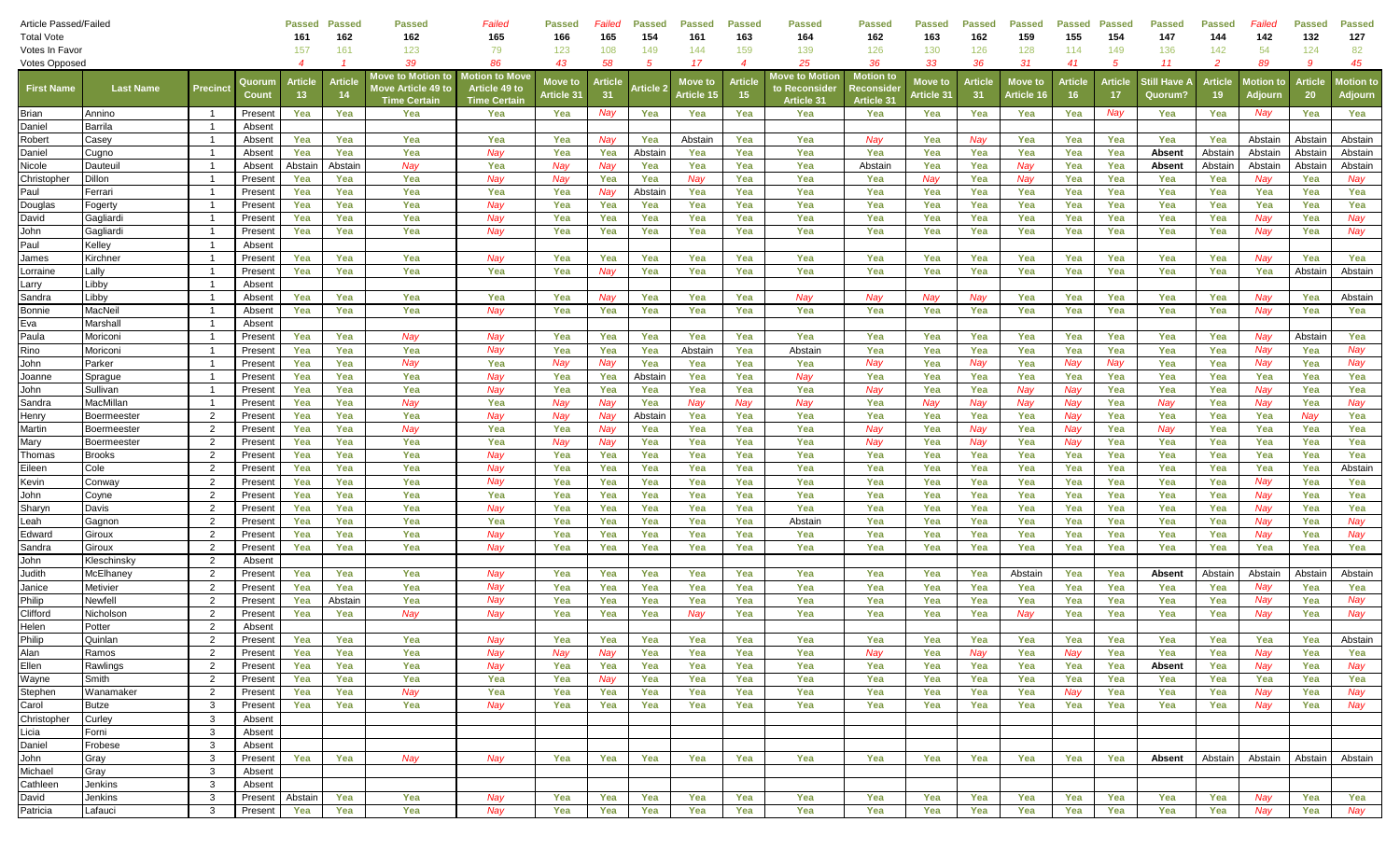| Article Passed/Failed |                               |                         |                    | Passed        | <b>Passed</b> | Passed                                                                | Failed                                                              | Passed                | Failed        | <b>Passed</b> | <b>Passed</b>         | <b>Passed</b>         | <b>Passed</b>                                        | Passed                                                    | <b>Passed</b>         | <b>Passed</b>        | <b>Passed</b>         | Passed               | <b>Passec</b>  | Passed                         | <b>Passed</b>         | Failed                      | <b>Passed</b>     | Passed                      |
|-----------------------|-------------------------------|-------------------------|--------------------|---------------|---------------|-----------------------------------------------------------------------|---------------------------------------------------------------------|-----------------------|---------------|---------------|-----------------------|-----------------------|------------------------------------------------------|-----------------------------------------------------------|-----------------------|----------------------|-----------------------|----------------------|----------------|--------------------------------|-----------------------|-----------------------------|-------------------|-----------------------------|
| <b>Total Vote</b>     |                               |                         | 161                | 162           | 162           | 165                                                                   | 166                                                                 | 165                   | 154           | 161           | 163                   | 164                   | 162                                                  | 163                                                       | 162                   | 159                  | 155                   | 154                  | 147            | 144                            | 142                   | 132                         | 127               |                             |
| Votes In Favor        |                               |                         |                    | 157           | 161           | 123                                                                   | 79                                                                  | 123                   | 108           | 149           | 144                   | 159                   | 139                                                  | 126                                                       | 130                   | 126                  | 128                   | 114                  | 149            | 136                            | 142                   | 54                          | 124               | 82                          |
| <b>Votes Opposed</b>  |                               |                         |                    |               |               | 39                                                                    | 86                                                                  | 43                    | 58            | 5             | 17                    | $\boldsymbol{4}$      | 25                                                   | 36                                                        | 33                    | 36                   | 31                    | 41                   | -5             | 11                             | $\overline{2}$        | 89                          | 9                 | 45                          |
| <b>First Name</b>     | <b>Last Name</b>              | <b>Precinc</b>          | Quorun<br>Count    | Article<br>13 | Article<br>14 | Move to Motion to<br><b>Nove Article 49 to</b><br><b>Time Certain</b> | <b>Motion to Mov</b><br><b>Article 49 to</b><br><b>Time Certain</b> | Move to<br>Article 31 | Article<br>31 | Article :     | Move to<br>Article 15 | <b>Article</b><br>-15 | <b>Move to Motion</b><br>to Reconsideı<br>Article 31 | <b>Motion</b> to<br><b>leconside</b><br><b>Article 31</b> | Move to<br>Article 3′ | <b>Article</b><br>31 | Move to<br>Article 16 | <b>Article</b><br>16 | Article<br>17  | }till Have <i>l</i><br>Quorum? | <b>Article</b><br>-19 | <b>Notion to</b><br>Adjourn | Article<br>20     | <b>lotion</b> to<br>Adjourn |
| Abdelmadjid           | Lahlaf                        | $\overline{\mathbf{3}}$ | Present            | Yea           | Yea           | Yea                                                                   | Nay                                                                 | Yea                   | Abstain       | Abstain       | Yea                   | Abstain               | Nay                                                  | Abstain                                                   | Abstain               | Abstain              | Yea                   | Abstain              | Abstain        | Yea                            | Abstain               | Yea                         | Yea               | Yea                         |
| Cathleen              | Marshall                      | 3                       | Absent             |               |               |                                                                       |                                                                     |                       |               |               |                       |                       |                                                      |                                                           |                       |                      |                       |                      |                |                                |                       |                             |                   |                             |
| Peter                 | McDonagh                      | 3                       | Absent             |               |               |                                                                       |                                                                     |                       |               |               |                       |                       |                                                      |                                                           |                       |                      |                       |                      |                |                                |                       |                             |                   |                             |
| Susan                 | Moreira                       | 3                       | Present            | Yea           | Yea           | Yea                                                                   | Yea                                                                 | Yea                   | Yea           | Abstain       | Yea                   | Yea                   | Yea                                                  | Yea                                                       | Yea                   | Yea                  | Yea                   | Yea                  | Yea            | Present                        | Yea                   | Nay                         | Yea               | Nay                         |
| Joan                  | Parcewski                     | 3                       | Present            | Yea           | Abstain       | Nay                                                                   | Nay                                                                 | Nav                   | Yea           | Yea           | Nay                   | Yea                   | Yea                                                  | Yea                                                       | Yea                   | Yea                  | Yea                   | Yea                  | Yea            | Present                        | Yea                   | Nav                         | Yea               | Nav                         |
| MaryAnne              | Perry                         | 3                       | Present            | Yea           | Yea           | Abstain                                                               | Nay                                                                 | Yea                   | Yea           | Yea           | Yea                   | Yea                   | Yea                                                  | Yea                                                       | Yea                   | Yea                  | Yea                   | Yea                  | Yea            | Present                        | Yea                   | Abstain                     | Yea               | Abstain                     |
| Joseph                | Powers                        | -3                      | Absent             |               |               |                                                                       |                                                                     |                       |               |               |                       |                       |                                                      |                                                           |                       |                      |                       |                      |                |                                |                       |                             |                   |                             |
| Barbara               | Solomon                       | 3                       | Present            | Yea           | Yea           | Nay                                                                   | Yea                                                                 | Nav                   | Nay           | Yea           | Yea                   | Yea                   | Yea                                                  | Nay                                                       | Nay                   | Nay                  | Nay                   | Nav                  | Yea            | Present                        | Yea                   | Nay                         | Yea               | Abstain                     |
| James                 | Stevens                       | $\mathbf{3}$            | Present            | Yea           | Yea           | Nay                                                                   | Yea                                                                 | Nav                   | Yea           | Yea           | Nay                   | Yea                   | Nay                                                  | Nay                                                       | Nay                   | Yea                  | Nay                   | Nav                  | Yea            | Present                        | Yea                   | Nay                         | Yea               | Nay                         |
| Elaine                | Tucelli                       | -3                      | Present            | Yea           | Yea           | Yea                                                                   | Yea                                                                 | Yea                   | Yea           | Yea           | Yea                   | Yea                   | Yea                                                  | Yea                                                       | Yea                   | Yea                  | Nay                   | Yea                  | Yea            | Present                        | Yea                   | Nay                         | Yea               | Nay                         |
| Dawn                  | Peters                        | 3                       | Present            | Yea           | Yea           | Yea                                                                   | Nay                                                                 | Yea                   | Yea           | Abstain       | Yea                   | Yea                   | Yea                                                  | Yea                                                       | Yea                   | Yea                  | Yea                   | Yea                  | Yea            | Present                        | Yea                   | Yea                         | Yea               | Yea                         |
| Joanne                | Barry                         | $\overline{4}$          | Presen             | Yea           | Yea           | Yea                                                                   | Nay                                                                 | Yea                   | Yea           | Yea           | Yea                   | Yea                   | Yea                                                  | Yea                                                       | Yea                   | Yea                  | Yea                   | Yea                  | Yea            | Present                        | Yea                   | Nay                         | Yea               | Yea                         |
| Matthew               | <b>Battcock</b>               | $\overline{4}$          | Present            | Yea           | Yea           | Yea                                                                   | Nay                                                                 | Yea                   | Nay           | Yea           | Yea                   | Yea                   | Yea                                                  | Yea                                                       | Yea                   | Yea                  | Yea                   | Yea                  | Yea            | Present                        | Yea                   | Yea                         | Abstair           | Abstain                     |
| Lora                  | Bojsen                        | - 4<br>$\overline{4}$   | Present            | Yea           | Yea           | Yea                                                                   | Yea                                                                 | Nay                   | Nay           | Yea           | Yea                   | Yea                   | Yea                                                  | Yea                                                       | Yea                   | Yea                  | Yea                   | Abstain              | Yea            | Present                        | Yea                   | Nay                         | Yea               | Yea                         |
| Steven<br>William     | Clery<br>Collins              | $\overline{4}$          | Absent<br>Present  | Yea           | Yea           | Yea                                                                   | Nay                                                                 | Yea                   | Yea           | Yea           | Yea                   | Yea                   | Yea                                                  | Yea                                                       | Yea                   | Yea                  | Yea                   | Yea                  | Yea            | Present                        | Yea                   | Yea                         | Yea               | Abstain                     |
| Charlene              | Correnti                      | $\overline{4}$          | Present            | Yea           | Yea           | Yea                                                                   | Nay                                                                 | Yea                   | Yea           | Yea           | Yea                   | Yea                   | Yea                                                  | Yea                                                       | Yea                   | Yea                  | Yea                   | Yea                  | Yea            | Present                        | Yea                   | Nay                         | Yea               | Yea                         |
| Robert                | Correnti                      | $\overline{4}$          | Present            | Yea           | Yea           | Yea                                                                   | Nay                                                                 | Yea                   | Yea           | Yea           | Yea                   | Yea                   | Yea                                                  | Yea                                                       | Yea                   | Yea                  | Yea                   | Yea                  | Yea            | Present                        | Yea                   | Nay                         | Yea               | Yea                         |
| Steven                | Jenkins                       | $\overline{\mathbf{4}}$ | Present            | Yea           | Yea           | Yea                                                                   | Yea                                                                 | Yea                   | Yea           | Yea           | Yea                   | Yea                   | Yea                                                  | Yea                                                       | Yea                   | Yea                  | Yea                   | Yea                  | Yea            | Present                        | Yea                   | Yea                         | Yea               | Yea                         |
| Brian                 | Kelly                         | - 4                     | Absent             |               |               |                                                                       |                                                                     |                       |               |               |                       |                       |                                                      |                                                           |                       |                      |                       |                      |                |                                |                       |                             |                   |                             |
| Robert                | Killeen                       | $\overline{4}$          | Present            | Yea           | Yea           | Nay                                                                   | Yea                                                                 | Nay                   | Nay           | Yea           | Yea                   | Yea                   | Yea                                                  | Yea                                                       | Yea                   | Nay                  | Yea                   | Yea                  | Yea            | Present                        | Yea                   | Yea                         | Yea               | Yea                         |
| Paul                  | Lamarca                       | $\overline{4}$          | Present            | Yea           | Yea           | Yea                                                                   | Yea                                                                 | Yea                   | Yea           | Yea           | Yea                   | Yea                   | Yea                                                  | Yea                                                       | Yea                   | Yea                  | Yea                   | Yea                  | Yea            | Present                        | Yea                   | Nay                         | Yea               | Nay                         |
| Paula                 | _ambert                       | $\overline{4}$          | Absen              |               |               |                                                                       |                                                                     |                       |               |               |                       |                       |                                                      |                                                           |                       |                      |                       |                      |                |                                |                       |                             |                   |                             |
| Arthur                | _avita                        | $\overline{4}$          | Present            | Yea           | Yea           | Yea                                                                   | Nay                                                                 | Yea                   | Yea           | Yea           | Yea                   | Yea                   | Yea                                                  | Yea                                                       | Nay                   | Yea                  | Nav                   | Yea                  | Yea            | Present                        | Yea                   | Nay                         | Nav               | Nay                         |
| Marti                 | Mahoney                       | $\overline{4}$          | Present            | Yea           | Yea           | Nay                                                                   | Nay                                                                 | Nav                   | Yea           | Yea           | Yea                   | Yea                   | Yea                                                  | Yea                                                       | Yea                   | Yea                  | Abstain               | Abstain              | Abstain        | Absent                         | Abstain               | Abstain                     | Abstain           | Abstain                     |
| Michael               | Moore                         | -4                      | Absent             |               |               |                                                                       |                                                                     |                       |               |               |                       |                       |                                                      |                                                           |                       |                      |                       |                      |                |                                |                       |                             |                   |                             |
| James                 | Murphy                        | - 4                     | Present            | Yea           | Yea           | Nay                                                                   | Yea                                                                 | Nav                   | Nay           | Nay           | Yea                   | Yea                   | Nay                                                  | Nay                                                       | Nay                   | Nay                  | Nay                   | Nav                  | Yea            | Present                        | Yea                   | Yea                         | Yea               | Yea                         |
| Kim                   | Murphy                        | $\overline{4}$          | Present            | Yea           | Yea           | Nay                                                                   | Yea                                                                 | Nay                   | Yea           | Abstain       | Yea                   | Yea                   | Yea                                                  | Yea                                                       | Nay                   | Yea                  | Yea                   | Yea                  | Yea            | Present                        | Yea                   | Nay                         | Yea               | Yea                         |
| Joseph                | Normant                       | $\overline{\mathbf{4}}$ | Absent             |               |               |                                                                       |                                                                     |                       |               |               |                       |                       |                                                      |                                                           |                       |                      |                       |                      |                |                                |                       |                             |                   |                             |
| Scott                 | Rogers                        | - 4                     | Absent             | Abstain       | Abstain       | Abstain                                                               | Abstain                                                             | Yea                   | Yea           | Yea           | Yea                   | Yea                   | Yea                                                  | Yea                                                       | Yea                   | Yea                  | Yea                   | Nay                  | Nay            | Present                        | Yea                   | Nay                         | Yea               | Nay                         |
| Elaine                | Russo                         | $\overline{\mathbf{4}}$ | Present            | Yea           | Yea           | Yea                                                                   | Nay                                                                 | Yea                   | Yea           | Yea           | Yea                   | Yea                   | Yea                                                  | Yea                                                       | Yea                   | Yea                  | Yea                   | Yea                  | Yea            | Present                        | Yea                   | Yea                         | Yea               | Yea                         |
| Lisa                  | Tohline                       | $\overline{\mathbf{4}}$ | Present            | Yea           | Yea           | Yea                                                                   | Nay                                                                 | Yea                   | Yea           | Yea           | Yea                   | Yea                   | Yea                                                  | Yea                                                       | Yea                   | Yea                  | Yea                   | Yea                  | Yea            | Present                        | Yea                   | Nay                         | Yea               | Nay                         |
| Jonathan              | Wright                        | $\overline{4}$          | Present            | Yea           | Yea           | Yea                                                                   | Yea                                                                 | Yea                   | Nay           | Yea           | Yea                   | Yea                   | Yea                                                  | Nay                                                       | Yea                   | Yea                  | Yea                   | Nay                  | Yea            | Present                        | Yea                   | Nay                         | Yea               | Yea                         |
| Erik                  | Szymansk                      | $\overline{4}$          | Absent             |               |               |                                                                       |                                                                     |                       |               |               |                       |                       |                                                      |                                                           |                       |                      |                       |                      |                |                                |                       |                             |                   |                             |
| Thomas                | Aquavella                     | 5                       | Present            | Yea           | Yea           | Nay                                                                   | Nay                                                                 | Nay                   | Yea           | Yea           | Nay                   | Yea                   | Nay                                                  | Yea                                                       | Nay                   | Yea                  | Nay                   | Yea                  | Yea            | Present                        | Yea                   | Nay                         | Yea               | Nay                         |
| Patricia<br>Marie     | <b>Battcock</b><br>Blanchette | 5<br>5                  | Present<br>Present | Yea<br>Yea    | Yea<br>Yea    | Yea<br>Yea                                                            | Nay<br>Yea                                                          | Yea<br>Yea            | Nav<br>Yea    | Yea<br>Yea    | Yea<br>Yea            | Yea<br>Yea            | Yea<br>Yea                                           | Yea<br>Yea                                                | Nav<br>Yea            | Nay<br>Yea           | Yea<br>Yea            | Nav<br>Yea           | Abstain<br>Yea | Absent<br>Absent               | Abstain<br>Abstain    | Abstain<br>Abstain          | Abstain<br>Abstai | Abstain<br>Abstain          |
| Kenneth               | <b>Buffum</b>                 | 5                       | Presen             | Yea           | Yea           | Yea                                                                   | Nay                                                                 | Nav                   | Nay           | Yea           | Yea                   | Yea                   | Yea                                                  | Nay                                                       | Yea                   | Nay                  | Yea                   | Yea                  | Abstain        | <b>Absent</b>                  | Abstain               | Abstain                     | Abstair           | Abstain                     |
| /incent               | Cangiamila                    | 5                       | Present            | Yea           | Yea           | Nay                                                                   | Nay                                                                 | Nay                   | Nay           | Yea           | Yea                   | Yea                   | Nay                                                  | Nay                                                       | Nay                   | Yea                  | Nay                   | Nav                  | Yea            | Present                        | Yea                   | Nay                         | Yea               | Yea                         |
| Christopher           | Connell                       | 5                       | Absent             |               |               |                                                                       |                                                                     |                       |               |               |                       |                       |                                                      |                                                           |                       |                      |                       |                      |                |                                |                       |                             |                   |                             |
| Salvatore             | Dampolo                       | 5                       | Present            | Yea           | Yea           | Yea                                                                   | Nav                                                                 | Yea                   | Yea           | Yea           | Yea                   | Yea                   | Yea                                                  | Yea                                                       | Yea                   | Yea                  | Yea                   | Yea                  | Yea            | Present                        | Yea                   | Yea                         | Yea               | Yea                         |
| Marion                | Depierro                      | 5                       | Present            | Yea           | Yea           | Yea                                                                   | Nay                                                                 | Yea                   | Yea           | Yea           | Yea                   | Yea                   | Yea                                                  | Yea                                                       | Yea                   | Yea                  | Yea                   | Yea                  | Yea            | Present                        | Yea                   | Nay                         | Yea               | Nay                         |
| Alice                 | Houghton                      | 5                       | Absent             |               |               |                                                                       |                                                                     |                       |               |               |                       |                       |                                                      |                                                           |                       |                      |                       |                      |                |                                |                       |                             |                   |                             |
| Robert                | McGowan                       | 5                       | Absent             |               |               |                                                                       |                                                                     |                       |               |               |                       |                       |                                                      |                                                           |                       |                      |                       |                      |                |                                |                       |                             |                   |                             |
| Janet                 | Morris                        | 5                       | Absent             |               |               |                                                                       |                                                                     |                       |               |               |                       |                       |                                                      |                                                           |                       |                      |                       |                      |                |                                |                       |                             |                   |                             |
| Scott                 | Morris                        | 5                       | Present            | Yea           | Yea           | Yea                                                                   | Yea                                                                 | Yea                   | Yea           | Yea           | Yea                   | Yea                   | Yea                                                  | Yea                                                       | Yea                   | Yea                  | Nay                   | Nav                  | Yea            | Present                        | Yea                   | Nav                         | Yea               | Yea                         |
| James                 | O'Donnell                     | 5                       | Absent             | Abstain       | Yea           | Yea                                                                   | Nay                                                                 | Yea                   | Yea           | Yea           | Yea                   | Yea                   | Yea                                                  | Yea                                                       | Yea                   | Yea                  | Yea                   | Yea                  | Yea            | Present                        | Yea                   | Abstain                     | Abstain           | Abstain                     |
| Lillie                | Ralston                       | 5                       | Present            | Yea           | Yea           | Yea                                                                   | Yea                                                                 | Yea                   | Yea           | Yea           | Yea                   | Yea                   | Yea                                                  | Yea                                                       | Yea                   | Yea                  | Yea                   | Yea                  | Abstain        | Present                        | Yea                   | Nay                         | Yea               | Abstain                     |
| Michael               | Rosa                          | 5                       | Present            | Yea           | Yea           | Yea                                                                   | Yea                                                                 | Yea                   | Yea           | Yea           | Yea                   | Yea                   | Yea                                                  | Yea                                                       | Yea                   | Yea                  | Yea                   | Nay                  | Yea            | Present                        | Yea                   | Nay                         | Yea               | Yea                         |
| Shelley               | Rosenbaum-Lipman              | 5                       | Present            | Yea           | Yea           | Yea                                                                   | Yea                                                                 | Yea                   | Yea           | Yea           | Yea                   | Yea                   | Yea                                                  | Yea                                                       | Yea                   | Yea                  | Yea                   | Yea                  | Yea            | Present                        | Yea                   | Nay                         | Yea               | Nay                         |
| Madeline              | Sargent                       | 5                       | Present            | Yea           | Yea           | Yea                                                                   | Yea                                                                 | Nay                   | Nay           | Yea           | Yea                   | Yea                   | Yea                                                  | Nay                                                       | Nay                   | Nay                  | Yea                   | Nay                  | Yea            | Present                        | Yea                   | Yea                         | Yea               | Yea                         |
| Sheila                | Sartell                       | 5                       | Present            | Yea           | Yea           | Yea                                                                   | Yea                                                                 | Yea                   | Nay           | Yea           | Yea                   | Yea                   | Yea                                                  | Yea                                                       | Yea                   | Yea                  | Yea                   | Yea                  | Yea            | Present                        | Yea                   | Nay                         | Yea               | Yea                         |
| Barbara               | Shea                          | 5                       | Present            | Yea           | Yea           | Yea                                                                   | Nay                                                                 | Yea                   | Yea           | Yea           | Yea                   | Yea                   | Yea                                                  | Yea                                                       | Yea                   | Yea                  | Yea                   | Yea                  | Yea            | Present                        | Yea                   | Nay                         | Yea               | Yea                         |
| Eugene                | St. Peter                     | 5                       | Present            | Yea           | Yea           | Yea                                                                   | Yea                                                                 | Yea                   | Nay           | Yea           | Yea                   | Yea                   | Yea                                                  | Yea                                                       | Yea                   | Nay                  | Yea                   | Nay                  | Yea            | Present                        | Yea                   | Yea                         | Yea               | Yea                         |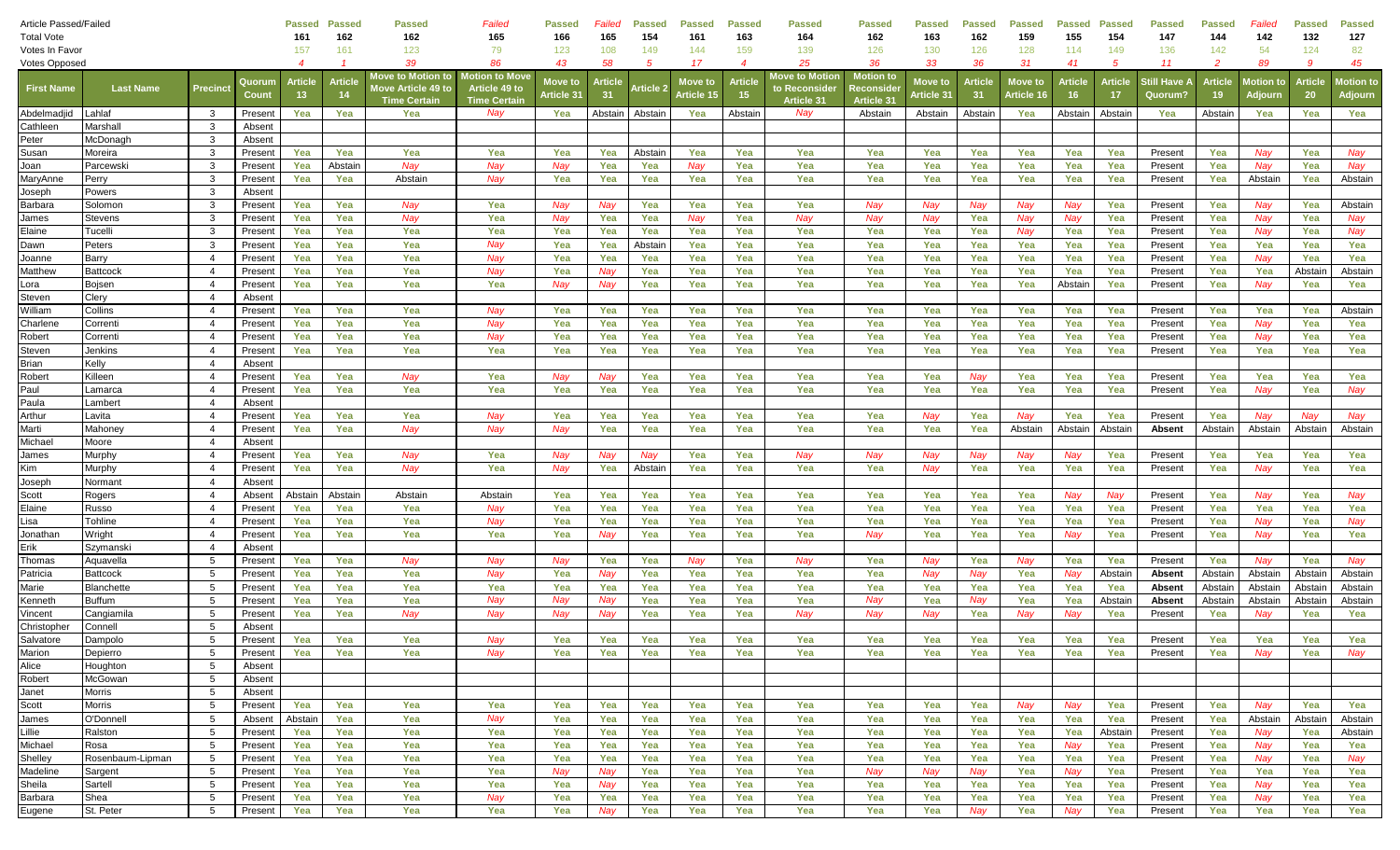| <b>Article Passed/Failed</b> |                    |                |                   | <b>Passed</b>    | <b>Passed</b>  | Passed                          | Failed               | <b>Passed</b> | Failed  | <b>Passed</b>    | <b>Passed</b> | <b>Passed</b>  | <b>Passed</b>  | <b>Passed</b>     | <b>Passed</b> | <b>Passed</b> | <b>Passed</b> | <b>Passed</b> | <b>Passed</b> | Passed              | <b>Passed</b>  | Failed           | <b>Passed</b>  | Passed    |
|------------------------------|--------------------|----------------|-------------------|------------------|----------------|---------------------------------|----------------------|---------------|---------|------------------|---------------|----------------|----------------|-------------------|---------------|---------------|---------------|---------------|---------------|---------------------|----------------|------------------|----------------|-----------|
| <b>Total Vote</b>            |                    | 161            | 162               | 162              | 165            | 166                             | 165                  | 154           | 161     | 163              | 164           | 162            | 163            | 162               | 159           | 155           | 154           | 147           | 144           | 142                 | 132            | 127              |                |           |
| Votes In Favor               |                    |                |                   | 157              | 161            | 123                             | 79                   | 123           | 108     | 149              | 144           | 159            | 139            | 126               | 130           | 126           | 128           | 114           | 149           | 136                 | 142            | 54               | 124            | 82        |
| <b>Votes Opposed</b>         |                    |                |                   | $\boldsymbol{4}$ |                | 39                              | 86                   | 43            | 58      | 5                | 17            | $\overline{4}$ | 25             | 36                | 33            | 36            | 31            | 41            | -5            | 11                  | -2             | 89               | -9             | 45        |
|                              |                    |                | Quorun            | <b>Article</b>   | <b>Article</b> | <b>Nove to Motio<u>n to</u></b> | Motion to Move       | Move to       | Article |                  | Move to       | <b>Article</b> | Move to Motion | <b>Motion</b> to  | Move to       | <b>Articl</b> | Move to       | Article       | Article       | itill Have <i>l</i> | <b>Article</b> | <b>Motion</b> to | <b>Article</b> | lotion to |
| <b>First Name</b>            | <b>Last Name</b>   | Precinct       | Coun              | 13 <sup>°</sup>  | -14            | love Article 49 to              | <b>Article 49 to</b> | Article 31    | 31      | <b>\rticle</b> : | Article 15    | 15.            | to Reconsider  | <b>Reconside</b>  | Article 3′    | 31            | Article 16    | -16           | 17            | Quorum'             | -19            | Adjourn          | 20             | Adjourn   |
|                              |                    |                |                   |                  |                | <b>Time Certair</b>             | <b>Time Certair</b>  |               |         |                  |               |                | Article 31     | <b>Article 31</b> |               |               |               |               |               |                     |                |                  |                |           |
| Joel                         | Williams           | 5              | Present           | Yea              | Yea            | Yea                             | Nay                  | Yea           | Yea     | Yea              | Yea           | Yea            | Yea            | Yea               | Yea           | Yea           | Yea           | Yea           | Yea           | Present             | Yea            | Nay              | Yea            | Yea       |
| Pierre                       | Allain             | 6<br>-6        | Present           | Nay              | Yea            | Abstain                         | Yea                  | Abstain       | Nay     | Yea              | Abstain       | Nay            | Abstain        | Nay               | Abstain       | Yea           | Abstain       | Nay           | Yea           | Present             | Yea            | Yea              | Abstain        | Yea       |
| Pauline                      | Browne<br>Callihan | 6              | Absent            | Yea              | Yea            | Yea                             | Yea                  | Yea           | Yea     | Yea              | Yea           | Yea            | Yea            | Yea               | Yea           | Yea           | Yea           | Yea           | Yea           | Present             | Yea            | Nav              | Yea            | Nay       |
| Dorothy<br>Cosmo             | Cavicchio          | -6             | Presen<br>Present | Abstain          | Yea            | Nav                             | Yea                  | Nav           | Nay     | Yea              | Yea           | Yea            | Yea            | Yea               | Yea           | Yea           | Yea           | Yea           | Yea           | Present             | Yea            | Nay              | Yea            | Nay       |
| Nancy                        | Cerrato            | 6              | Presen            | Yea              | Yea            | Nay                             | Yea                  | Yea           | Nay     | Yea              | Yea           | Yea            | Yea            | Nay               | Yea           | Nay           | Yea           | Nay           | Yea           | Present             | Yea            | Nay              | Nay            | Yea       |
| Onorio                       | Cerrato            | -6             | Present           | Yea              | Yea            | Yea                             | Nay                  | Yea           | Nay     | Yea              | Yea           | Yea            | Yea            | Yea               | Yea           | Yea           | Yea           | Yea           | Yea           | Present             | Yea            | Nay              | Yea            | Yea       |
| David                        | Coughlin           | -6             | Present           | Yea              | Yea            | Yea                             | Yea                  | Yea           | Yea     | Yea              | Yea           | Yea            | Yea            | Yea               | Yea           | Yea           | Yea           | Yea           | Yea           | Present             | Yea            | Abstain          | Yea            | Abstain   |
| Paul                         | Donnelly           | 6              | Absent            |                  |                |                                 |                      |               |         |                  |               |                |                |                   |               |               |               |               |               |                     |                |                  |                |           |
| Sandra                       | Donovan            | 6              | Present           | Yea              | Yea            | Yea                             | Yea                  | Yea           | Nay     | Yea              | Yea           | Yea            | Yea            | Yea               | Nay           | Nay           | Yea           | Yea           | Yea           | Present             | Yea            | Nay              | Yea            | Nay       |
| Jean-Paul                    | Durand             | 6              | Presen            | Yea              | Yea            | Yea                             | Nay                  | Yea           | Yea     | Yea              | Yea           | Yea            | Yea            | Yea               | Yea           | Yea           | Yea           | Yea           | Yea           | Present             | Yea            | Nay              | Yea            | Yea       |
| Mary Anne                    | Durand             | -6             | Presen            | Yea              | Yea            | Yea                             | Nay                  | Yea           | Yea     | Yea              | Yea           | Yea            | Yea            | Yea               | Yea           | Yea           | Yea           | Yea           | Yea           | Present             | Yea            | Nay              | Yea            | Yea       |
| Martial                      | Frechette          | -6             | Present           | Yea              | Yea            | Yea                             | Yea                  | Yea           | Yea     | Nay              | Yea           | Yea            | Yea            | Yea               | Yea           | Yea           | Yea           | Yea           | Yea           | Present             | Yea            | Yea              | Yea            | Yea       |
| Cheryl                       | Grant              | 6              | Present           | Yea              | Yea            | Yea                             | Yea                  | Nay           | Yea     | Yea              | Nay           | Yea            | Yea            | Yea               | Yea           | Yea           | Yea           | Yea           | Yea           | Present             | Yea            | Nay              | Yea            | Yea       |
| Kathleen                     | Jeffers            | 6              | Present           | Yea              | Yea            | Yea                             | Yea                  | Yea           | Yea     | Abstair          | Yea           | Yea            | Yea            | Yea               | Yea           | Yea           | Nay           | Yea           | Yea           | Present             | Yea            | Nay              | Yea            | Yea       |
| Wallace                      | _afayette          | 6              | Presen            | Yea              | Yea            | Nay                             | Nay                  | Nay           | Nay     | Yea              | Nay           | Yea            | Nay            | Nay               | Yea           | Nay           | Nay           | Nay           | Yea           | Present             | Yea            | Nay              | Yea            | Yea       |
| Frederick                    | Liberatore         | -6             | Presen            | Yea              | Yea            | Yea                             | Nay                  | Yea           | Yea     | Yea              | Yea           | Yea            | Yea            | Yea               | Yea           | Yea           | Yea           | Yea           | Yea           | Present             | Yea            | Nay              | Yea            | Nay       |
| Donald                       | MacDonald          | 6              | Presen            | Yea              | Yea            | Yea                             | Nay                  | Yea           | Yea     | Yea              | Yea           | Yea            | Yea            | Yea               | Yea           | Yea           | Yea           | Yea           | Yea           | Present             | Yea            | Nay              | Yea            | Yea       |
| Phyllis                      | MacDonald          | -6             | Present           | Yea              | Yea            | Yea                             | Yea                  | Yea           | Yea     | Yea              | Yea           | Yea            | Yea            | Abstain           | Yea           | Yea           | Yea           | Yea           | Yea           | Present             | Yea            | Yea              | Yea            | Yea       |
| <b>Bradley</b>               | Porter             | -6             | Absent            |                  |                |                                 |                      |               |         |                  |               |                |                |                   |               |               |               |               |               |                     |                |                  |                |           |
| Blake                        | Robertson          | 6              | Absent            |                  |                |                                 |                      |               |         |                  |               |                |                |                   |               |               |               |               |               |                     |                |                  |                |           |
| Rosemary                     | Saviano            | -6             | Absent            |                  |                |                                 |                      |               |         |                  |               |                |                |                   |               |               |               |               |               |                     |                |                  |                |           |
| Steven                       | Smiglis            | 6              | Presen            | Yea              | Yea            | Yea                             | Yea                  | Nav           | Nay     | Yea              | Nay           | Yea            | Nay            | Nay               | Nav           | Nav           | Nav           | <b>Nav</b>    | Yea           | Present             | Yea            | Yea              | Nav            | Yea       |
| Richard                      | Гracey, Jr         | -6             | Presen            | Yea              | Yea            | Abstain                         | Yea                  | Yea           | Nay     | Yea              | Yea           | Yea            | Yea            | Nay               | Abstain       | Abstair       | Abstain       | Abstain       | Abstain       | <b>Absent</b>       | Abstain        | Abstain          | Abstain        | Abstain   |
| √incent                      | Amato              |                | Absent            | Yea              | Yea            | Yea                             | Yea                  | Yea           | Yea     | Yea              | Yea           | Yea            | Yea            | Yea               | Nay           | Yea           | Yea           | Nav           | Yea           | Present             | Yea            | Nay              | Yea            | Nay       |
| John                         | Bartlett           | - 7            | Present           | Yea              | Yea            | Yea                             | Yea                  | Nay           | Yea     | Yea              | Yea           | Yea            | Yea            | Yea               | Nay           | Yea           | Nay           | Yea           | Yea           | Present             | Yea            | Yea              | Yea            | Yea       |
| Travis                       | Brown              | $\overline{7}$ | Absent            |                  |                |                                 |                      |               |         |                  |               |                |                |                   |               |               |               |               |               |                     |                |                  |                |           |
| Frank                        | Busalacch          | $\overline{7}$ | Presen            | Yea              | Yea            | Nay                             | Yea                  | Nay           | Yea     | Yea              | Nay           | Yea            | Nay            | Yea               | Nav           | Yea           | Nay           | Nav           | Yea           | Present             | Yea            | Yea              | Yea            | Yea       |
| Diane                        | De Paso            | $\overline{7}$ | Presen            | Yea              | Yea            | Nay                             | Nay                  | Nav           | Yea     | Yea              | Yea           | Yea            | Yea            | Yea               | Yea           | Yea           | Nay           | Yea           | Yea           | Present             | Yea            | Yea              | Yea            | Nay       |
| Daniel                       | Doyle              | $\overline{7}$ | Presen            | Yea              | Yea            | Yea                             | Nay                  | Yea           | Yea     | Yea              | Yea           | Yea            | Yea            | Yea               | Yea           | Yea           | Yea           | Yea           | Yea           | Absent              | Abstain        | Abstain          | Abstain        | Abstain   |
| Nancy                        | Doyle              | $\overline{7}$ | Presen            | Yea              | Yea            | Yea                             | Nay                  | Yea           | Yea     | Yea              | Yea           | Yea            | Yea            | Yea               | Yea           | Yea           | Yea           | Abstain       | Yea           | Present             | Yea            | Nay              | Yea            | Yea       |
| Mark                         | Efstratiou         | $\overline{7}$ | Present           | Yea              | Yea            | Yea                             | Nay                  | Yea           | Yea     | Abstair          | Yea           | Yea            | Yea            | Yea               | Yea           | Yea           | Yea           | Yea           | Yea           | Present             | Yea            | Nay              | Yea            | Yea       |
| John                         | Healy              | $\overline{7}$ | Present           | Yea              | Yea            | Yea                             | Nay                  | Yea           | Yea     | Yea              | Abstain       | Yea            | Yea            | Yea               | Yea           | Yea           | Yea           | Yea           | Yea           | Present             | Yea            | Nay              | Yea            | Nay       |
| Patrick                      | _ogue              | $\overline{7}$ | Present           | Yea              | Yea            | Yea                             | Yea                  | Nay           | Nay     | Yea              | Nay           | Yea            | Nay            | Nay               | Nay           | Nay           | Nay           | Nay           | Yea           | Present             | Yea            | Yea              | Nay            | Yea       |
| Theresa                      | _ogue              | $\overline{7}$ | Presen            | Nay              | Nay            | Nay                             | Yea                  | Nay           | Nay     | Yea              | Abstain       | Abstain        | Nay            | Abstain           | Nay           | Nay           | Nay           | Nay           | Nay           | Present             | Abstain        | Yea              | Nay            | Yea       |
| Mary                         | McBride            | $\overline{7}$ | Presen            | Yea              | Yea            | Yea                             | Nay                  | Yea           | Yea     | Yea              | Yea           | Yea            | Yea            | Yea               | Yea           | Yea           | Yea           | Yea           | Yea           | Present             | Yea            | Nay              | Yea            | Yea       |
| Ralph                        | McKenna            | $\overline{7}$ | Absent            |                  |                |                                 |                      |               |         |                  |               |                |                |                   |               |               |               |               |               |                     |                |                  |                |           |
| Richard                      | Moore              | $\overline{7}$ | Present           | Yea              | Yea            | Yea                             | Nay                  | Yea           | Yea     | Yea              | Yea           | Yea            | Yea            | Yea               | Yea           | Yea           | Yea           | Yea           | Yea           | Present             | Yea            | Yea              | Yea            | Yea       |
| Virginia                     | Musker             | $\overline{7}$ | Absent            |                  |                |                                 |                      |               |         |                  |               |                |                |                   |               |               |               |               |               |                     |                |                  |                |           |
| Paul                         | Overy              | $\overline{7}$ | Present           | Yea              | Yea            | Yea                             | Yea                  | Yea           | Nay     | Yea              | Abstain       | Abstain        | Yea            | Nay               | Nay           | Nay           | Nay           | Abstain       | Yea           | Present             | Yea            | Yea              | Yea            | Yea       |
| James                        | Powers             | $\overline{7}$ | Present           | Yea              | Yea            | Nay                             | Nav                  | Nav           | Yea     | Yea              | Nay           | Yea            | Nay            | Yea               | Nav           | Yea           | Nay           | Yea           | Yea           | Present             | Yea            | Nay              | Yea            | Nay       |
| Christine                    | Wedge              | $\overline{7}$ | Absent            |                  |                |                                 |                      |               |         |                  |               |                |                |                   |               |               |               |               |               |                     |                |                  |                |           |
| William                      | Odell              | $\overline{7}$ | Present           | Yea              | Yea            | Yea                             | Yea                  | Yea           | Nay     | Yea              | Yea           | Nay            | Yea            | Nay               | Nay           | Nay           | Yea           | Nav           | Yea           | Present             | Yea            | Yea              | Yea            | Yea       |
| Amy                          | Desroche           |                | Absent            |                  |                |                                 |                      |               |         |                  |               |                |                |                   |               |               |               |               |               |                     |                |                  |                |           |
| Kristin                      | Coyne              | $\overline{7}$ | Present           | Yea              | Yea            | Yea                             | Yea                  | Yea           | Abstain | Yea              | Yea           | Yea            | Yea            | Yea               | Yea           | Yea           | Yea           | Yea           | Yea           | Present             | Yea            | Nay              | Yea            | Yea       |
| Rome                         | Capobianco         | 8              | Absent            |                  |                |                                 |                      |               |         |                  |               |                |                |                   |               |               |               |               |               |                     |                |                  |                |           |
| Jennifer                     | Cedrone            | 8              | Present           | Yea              | Yea            | Nay                             | Nay                  | Yea           | Yea     | Yea              | Yea           | Yea            | Nay            | Yea               | Nay           | Yea           | Yea           | Yea           | Yea           | Present             | Yea            | Nay              | Yea            | Nay       |
| Peter                        | Dion               | 8              | Absent            |                  |                |                                 |                      |               |         |                  |               |                |                |                   |               |               |               |               |               |                     |                |                  |                |           |
| Joseph                       | Donoghue           | 8              | Present           | Yea              | Yea            | Nay                             | Yea                  | Nay           | Yea     | Yea              | Yea           | Yea            | Yea            | Yea               | Yea           | Yea           | Yea           | Yea           | Yea           | Present             | Yea            | Nay              | Yea            | Nav       |
| Gary                         | DaSilva            | 8              | Absent            | Abstain          | Abstain        | Abstain                         | Abstain              | Abstain       | Nay     | Yea              | Yea           | Yea            | Yea            | Yea               | Yea           | Yea           | Yea           | Yea           | Yea           | Present             | Yea            | Yea              | Abstain        | Abstain   |
| Barbara                      | Flaherty           | 8              | Present           | Yea              | Yea            | Yea                             | Nay                  | Yea           | Yea     | Yea              | Yea           | Yea            | Yea            | Yea               | Yea           | Yea           | Yea           | Yea           | Yea           | Present             | Yea            | Yea              | Yea            | Yea       |
| John                         | Piscatelli         | 8              | Present           | Yea              | Yea            | Nay                             | Yea                  | Yea           | Yea     | Yea              | Yea           | Yea            | Nay            | Yea               | Nay           | Yea           | Yea           | Yea           | Abstain       | Present             | Yea            | Yea              | Abstain        | Abstain   |
| Kevin                        | Heffernan          | 8              | Absent            |                  |                |                                 |                      |               |         |                  |               |                |                |                   |               |               |               |               |               |                     |                |                  |                |           |
| Candace                      | Hunt               | 8              | Absent            |                  |                |                                 |                      |               |         |                  |               |                |                |                   |               |               |               |               |               |                     |                |                  |                |           |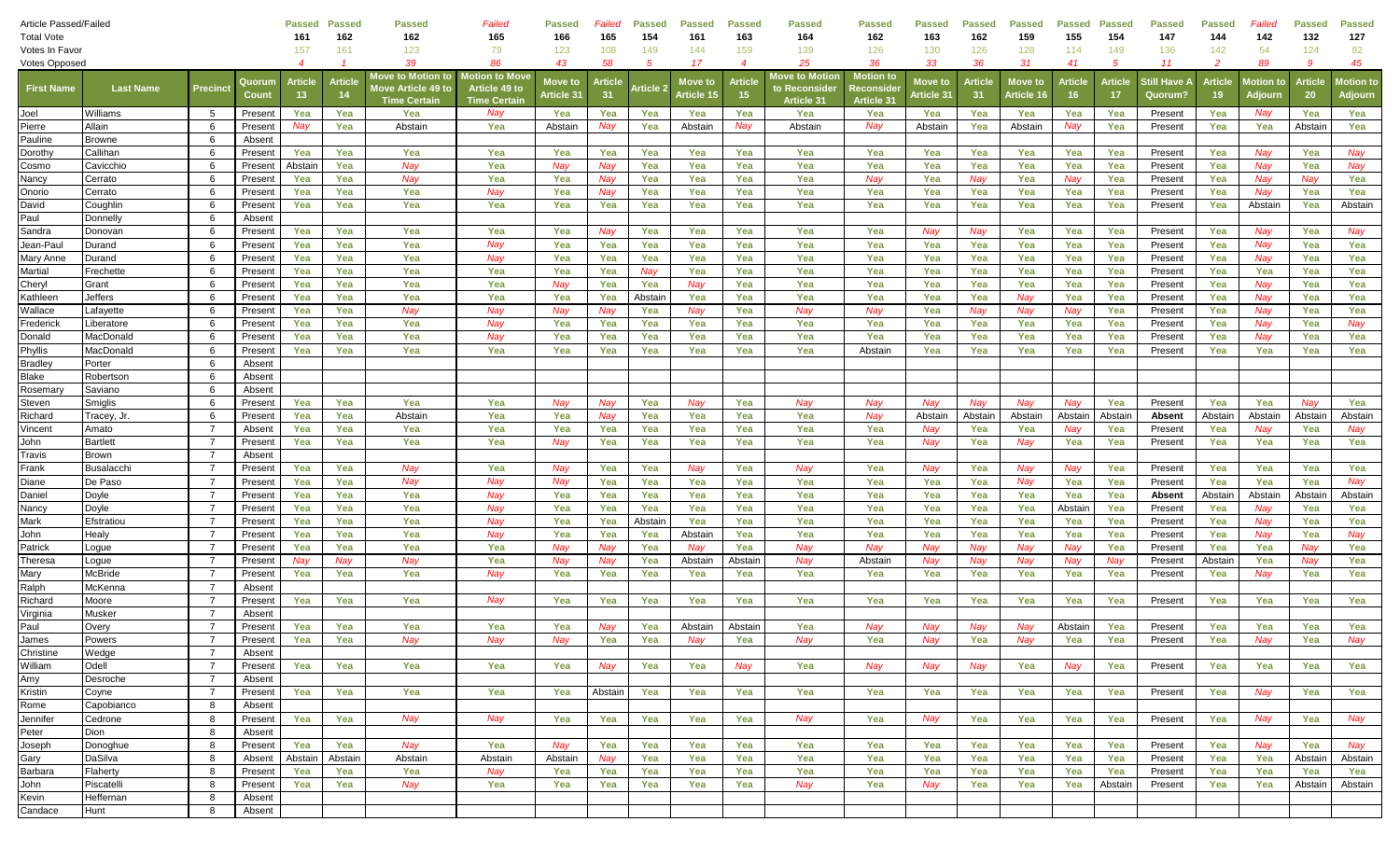| Article Passed/Failed |                     |          |                   | <b>Passed</b>                     | <b>Passed</b>         | Passed                                                                       | Failed                                                 | <b>Passed</b>         | Failed        | <b>Passed</b>    | <b>Passed</b>         | <b>Passed</b>            | <b>Passed</b>                                 | Passed                                                    | <b>Passed</b>                     | <b>Passed</b>        | <b>Passed</b>        | <b>Passed</b> | <b>Passed</b>      | Passed                         | <b>Passed</b>  | Failed               | <b>Passed</b>        | Passed                      |
|-----------------------|---------------------|----------|-------------------|-----------------------------------|-----------------------|------------------------------------------------------------------------------|--------------------------------------------------------|-----------------------|---------------|------------------|-----------------------|--------------------------|-----------------------------------------------|-----------------------------------------------------------|-----------------------------------|----------------------|----------------------|---------------|--------------------|--------------------------------|----------------|----------------------|----------------------|-----------------------------|
| <b>Total Vote</b>     |                     |          |                   | 161                               | 162                   | 162                                                                          | 165                                                    | 166                   | 165           | 154              | 161                   | 163                      | 164                                           | 162                                                       | 163                               | 162                  | 159                  | 155           | 154                | 147                            | 144            | 142                  | 132                  | 127                         |
| Votes In Favor        |                     |          |                   | 157                               | 161                   | 123                                                                          | 79                                                     | 123                   | 108           | 149              | 144                   | 159                      | 139                                           | 126                                                       | 130                               | 126                  | 128                  | 114           | 149                | 136                            | 142            | 54                   | 124                  | 82                          |
| <b>Votes Opposed</b>  |                     |          |                   | 4                                 |                       | 39                                                                           | 86                                                     | 43                    | 58            | 5                | 17                    | $\overline{\mathcal{A}}$ | 25                                            | 36                                                        | 33                                | 36                   | 31                   | 41            | -5                 | 11                             | 2              | 89                   | -9                   | 45                          |
| <b>First Name</b>     | <b>Last Name</b>    | Precinct | Quorun<br>Coun    | <b>Article</b><br>13 <sup>°</sup> | <b>Article</b><br>-14 | <b>Nove to Motio<u>n to</u></b><br>love Article 49 to<br><b>Time Certair</b> | Motion to Move<br>Article 49 to<br><b>Time Certain</b> | Move to<br>Article 31 | Article<br>31 | <b>Article</b> 2 | Move to<br>Article 15 | <b>Article</b><br>-15    | Move to Motion<br>to Reconsider<br>Article 31 | <b>Motion</b> to<br><b>leconside</b><br><b>Article 31</b> | Move to<br>Article 3 <sup>.</sup> | <b>Article</b><br>31 | Move to<br>Article 1 | Article       | Article<br>17      | Still Have <i>l</i><br>Quorum? | <b>Article</b> | lotion to<br>Adjourn | <b>Article</b><br>20 | <b>Motion to</b><br>Adjourn |
| Oren                  | Hunt                | - 8      | Present           | Yea                               | Yea                   | Yea                                                                          | Yea                                                    | Yea                   | Yea           | Yea              | Yea                   | Yea                      | Yea                                           | Yea                                                       | Yea                               | Yea                  | Yea                  | Nay           | Yea                | Present                        | Yea            | Nay                  | Yea                  | Nay                         |
| Michael               | annelli             | -8       | Absent            |                                   |                       |                                                                              |                                                        |                       |               |                  |                       |                          |                                               |                                                           |                                   |                      |                      |               |                    |                                |                |                      |                      |                             |
| David                 | Johnson             | 8        | Present           | Yea                               | Yea                   | Nay                                                                          | Yea                                                    | Nay                   | Nay           | Yea              | Nay                   | Yea                      | Nay                                           | Nay                                                       | Nay                               | Nay                  | Nay                  | Nay           | Yea                | Present                        | Nay            | Nay                  | Nay                  | Yea                         |
| Charlene              | McCarthy            | 8        | Presen            | Yea                               | Yea                   | Yea                                                                          | Nay                                                    | Yea                   | Yea           | Yea              | Yea                   | Yea                      | Yea                                           | Yea                                                       | Yea                               | Yea                  | Yea                  | Yea           | Yea                | Present                        | Yea            | Nay                  | Yea                  | Yea                         |
| Vincent               | MacDonald           | -8       | Absent            |                                   |                       |                                                                              |                                                        |                       |               |                  |                       |                          |                                               |                                                           |                                   |                      |                      |               |                    |                                |                |                      |                      |                             |
| Ralph                 | McKenna, Jr         | 8        | Presen            | Yea                               | Yea                   | Yea                                                                          | Nay                                                    | Yea                   | Nay           | Yea              | Yea                   | Yea                      | Yea                                           | Nay                                                       | Yea                               | Nay                  | Yea                  | Yea           | Yea                | Present                        | Yea            | Nay                  | Yea                  | Nay                         |
| Timothy               | McKenna             | 8        | Absent            |                                   |                       |                                                                              |                                                        |                       |               |                  |                       |                          |                                               |                                                           |                                   |                      |                      |               |                    |                                |                |                      |                      |                             |
| Timothy               | Morgan              | 8        | Present           | Yea                               | Yea                   | Yea                                                                          | Nay                                                    | Yea                   | Yea           | Yea              | Yea                   | Yea                      | Nay                                           | Yea                                                       | Nay                               | Yea                  | Yea                  | Yea           | Yea                | Present                        | Yea            | Nay                  | Yea                  | Nay                         |
| Seth                  | Oliver              | 8        | Absent            |                                   |                       |                                                                              |                                                        |                       |               |                  |                       |                          |                                               |                                                           |                                   |                      |                      |               |                    |                                |                |                      |                      |                             |
| Karen                 | Pascucci            | 8        | Absent            |                                   |                       |                                                                              |                                                        |                       |               |                  |                       |                          |                                               |                                                           |                                   |                      |                      |               |                    |                                |                |                      |                      |                             |
| Joseph                | Shaw                | 8        | Presen            | Yea                               | Yea                   | Yea                                                                          | Nay                                                    | Yea                   | Yea           | Yea              | Yea                   | Yea                      | Yea                                           | Yea                                                       | Yea                               | Yea                  | Yea                  | Yea           | Yea                | Present                        | Yea            | Nay                  | Yea                  | Nay                         |
| George                | Simolaris, Jr.      | 8        | Presen            | Yea                               | Yea                   | Yea                                                                          | Yea                                                    | Nay                   | Yea           | Abstair          | Yea                   | Yea                      | Nay                                           | Yea                                                       | Yea                               | Yea                  | Yea                  | Nay           | Yea                | Present                        | Yea            | Yea                  | Yea                  | Yea                         |
| George                | Simolaris, Sr       | 8        | Absent            |                                   |                       |                                                                              |                                                        |                       |               |                  |                       |                          |                                               |                                                           |                                   |                      |                      |               |                    |                                |                |                      |                      |                             |
| Teresa                | Bova                | 9        | Absent            |                                   |                       |                                                                              |                                                        |                       |               |                  |                       |                          |                                               |                                                           |                                   |                      |                      |               |                    |                                |                |                      |                      |                             |
| Joseph                | Brangwynne          | 9        | Absent            |                                   |                       |                                                                              |                                                        |                       |               |                  |                       |                          |                                               |                                                           |                                   |                      |                      |               |                    |                                |                |                      |                      |                             |
| Justin                | Damon               | -9       | Present           | Yea                               | Yea                   | Nay                                                                          | Yea                                                    | Nay                   | Nay           | Abstain          | Yea                   | Abstain                  | Nay                                           | Abstain                                                   | Nay                               | Abstain              | Yea                  | Nay           | Yea                | Present                        | Abstain        | Nay                  | Nay                  | Yea                         |
| Michele               | Deparasis           | 9        | Present           | Yea                               | Yea                   | Yea                                                                          | Yea                                                    | Yea                   | Yea           | Yea              | Nay                   | Yea                      | Yea                                           | Yea                                                       | Yea                               | Yea                  | Yea                  | Yea           | Yea                | Present                        | Yea            | Nay                  | Yea                  | Nay                         |
| Debra                 | Donahue             | -9       | Present           | Nay                               | Yea                   | Yea                                                                          | Yea                                                    | Nay                   | Nay           | Yea              | Yea                   | Yea                      | Yea                                           | Nay                                                       | Yea                               | Nay                  | Nay                  | Nav           | Yea                | Present                        | Yea            | Nay                  | Yea                  | Yea                         |
| Patricia              | Flemming            | -9       | Present           | Yea                               | Yea                   | Yea                                                                          | Yea                                                    | Yea                   | Nay           | Yea              | Yea                   | Yea                      | Yea                                           | Nay                                                       | Nay                               | Nay                  | Abstain              | Abstain       | Abstair            | Absent                         | Abstain        | Abstain              | Abstain              | Abstain                     |
| Anne                  | Gallant             | 9        | Present           | Nav                               | Yea                   | Yea                                                                          | Yea                                                    | Yea                   | Nay           | Yea              | Yea                   | Yea                      | Yea                                           | Nay                                                       | Yea                               | Nay                  | Yea                  | Nav           | Yea                | Present                        | Yea            | Nay                  | Yea                  | Nay                         |
| Gary                  | Hannon              | 9        | Present           | Abstain                           | Yea                   | Yea                                                                          | Nay                                                    | Yea                   | Yea           | Yea              | Yea                   | Yea                      | Yea                                           | Yea                                                       | Yea                               | Yea                  | Yea                  | Yea           | Yea                | Present                        | Yea            | Nay                  | Yea                  | Nav                         |
| Brittany              | Howe                | -9       | Absent            |                                   |                       |                                                                              |                                                        |                       |               |                  |                       |                          |                                               |                                                           |                                   |                      |                      |               |                    |                                |                |                      |                      |                             |
| David                 | Howe                | 9        | Absent            |                                   |                       |                                                                              |                                                        |                       |               |                  |                       |                          |                                               |                                                           |                                   |                      |                      |               |                    |                                |                |                      |                      |                             |
| Cheryl                | Lally               | 9        | Present           | Yea                               | Yea                   | Nay                                                                          | Yea                                                    | Nay                   | Nay           | Yea              | Nay                   | Yea                      | Yea                                           | Nay                                                       | Nay                               | Nay                  | Abstain              | Abstain       | Abstain            | Absent                         | Abstain        | Abstain              | Abstain              | Abstain                     |
| James                 | Lally               | -9       | Absent            |                                   |                       |                                                                              |                                                        |                       |               |                  |                       |                          |                                               |                                                           |                                   |                      |                      |               |                    |                                |                |                      |                      |                             |
| Kathleen              | Paulsen             | -9       | Absent            |                                   |                       |                                                                              |                                                        |                       |               |                  |                       |                          |                                               |                                                           |                                   |                      |                      |               |                    |                                |                |                      |                      |                             |
| Dorothy               | Pearson             | 9        | Absent            |                                   |                       |                                                                              |                                                        |                       |               |                  |                       |                          |                                               |                                                           |                                   |                      |                      |               |                    |                                |                |                      |                      |                             |
| Stephen               | Regal               | -9       | Present           | Yea                               | Yea                   | Yea                                                                          | Nay                                                    | Yea                   | Yea           | Yea              | Yea                   | Yea                      | Yea                                           | Yea                                                       | Yea                               | Yea                  | Yea                  | Yea           | Yea                | Present                        | Yea            | Nay                  | Yea                  | Nay                         |
| Carol                 | Rosa                | -9<br>9  | Presen            | Yea<br>Yea                        | Yea                   | Yea<br>Yea                                                                   | Yea<br>Yea                                             | Yea<br>Yea            | Nay           | Yea<br>Abstair   | Yea<br>Yea            | Yea                      | Yea                                           | Nay<br>Nay                                                | Yea                               | Nav                  | Yea<br>Yea           | Nav           | Abstair<br>Abstair | Absent                         | Abstain        | Abstain<br>Abstain   | Abstain<br>Abstain   | Abstain<br>Abstain          |
| Nicholas              | Rosa                | -9       | Presen            |                                   | Yea                   |                                                                              |                                                        |                       | Nay           |                  |                       | Yea                      | Nay                                           |                                                           | Yea                               | Nay                  |                      | ์ Na          |                    | Absent                         | Abstain        |                      |                      |                             |
| Anthony<br>Daniel     | /entresca<br>Browne | 9        | Absent<br>Present | Yea                               | Yea                   | Yea                                                                          | Nay                                                    | Yea                   | Yea           | Yea              | Yea                   | Yea                      | Yea                                           | Yea                                                       | Yea                               | Yea                  | Yea                  | Abstain       | Yea                | Present                        | Yea            | Yea                  | Yea                  | Yea                         |
| Donald                | Damon, Jr           | 9        | Present           | Yea                               | Yea                   | Nay                                                                          | Yea                                                    | Nay                   | Nay           | Yea              | Yea                   | Yea                      | Nay                                           | Yea                                                       | Nay                               | Abstain              | Nay                  | Yea           | Yea                | Present                        | Yea            | Nay                  | Yea                  | Yea                         |
| Andrew                | Bowen               | 10       | Absent            |                                   |                       |                                                                              |                                                        |                       |               |                  |                       |                          |                                               |                                                           |                                   |                      |                      |               |                    |                                |                |                      |                      |                             |
| Rebecca               | Chaffee             | 10       | Absent            |                                   |                       |                                                                              |                                                        |                       |               |                  |                       |                          |                                               |                                                           |                                   |                      |                      |               |                    |                                |                |                      |                      |                             |
| Kimberly              | Conwa∖              | 10       | Present           | Yea                               | Yea                   | Yea                                                                          | Nay                                                    | Yea                   | Yea           | Abstair          | Yea                   | Yea                      | Yea                                           | Yea                                                       | Yea                               | Yea                  | Yea                  | Yea           | Yea                | Present                        | Yea            | Yea                  | Abstain              | Abstain                     |
| Martin                | Conwa∖              | 10       | Present           | Yea                               | Yea                   | Yea                                                                          | Nay                                                    | Yea                   | Yea           | Yea              | Yea                   | Yea                      | Yea                                           | Yea                                                       | Yea                               | Yea                  | Yea                  | Abstain       | Yea                | Present                        | Yea            | Yea                  | Abstain              | Abstain                     |
| Peter                 | Greeley             | 10       | Absent            |                                   |                       |                                                                              |                                                        |                       |               |                  |                       |                          |                                               |                                                           |                                   |                      |                      |               |                    |                                |                |                      |                      |                             |
| Edward                | Hurd                | 10       | Present           | Yea                               | Yea                   | Nay                                                                          | Yea                                                    | Yea                   | Nay           | Yea              | Yea                   | Yea                      | Yea                                           | Nav                                                       | Yea                               | Nav                  | Yea                  | Yea           | Yea                | Present                        | Yea            | Nay                  | Yea                  | Yea                         |
| Robert                | Lage                | 10       | Present           | Yea                               | Yea                   | Yea                                                                          | Yea                                                    | Nav                   | Nay           | Yea              | Abstain               | Abstain                  | Abstain                                       | Abstain                                                   | Abstain                           | Abstain              | Abstain              | Abstain       | Abstain            | Absent                         | Abstain        | Abstain              | Abstain              | Abstain                     |
| Katharine             | Mahoney             | 10       | Present           | Yea                               | Yea                   | Yea                                                                          | Nay                                                    | Yea                   | Yea           | Yea              | Yea                   | Yea                      | Yea                                           | Yea                                                       | Yea                               | Yea                  | Yea                  | Yea           | Yea                | Present                        | Yea            | Yea                  | Abstain              | Abstain                     |
| Christine             | Martell             | 10       | Absent            |                                   |                       |                                                                              |                                                        |                       |               |                  |                       |                          |                                               |                                                           |                                   |                      |                      |               |                    |                                |                |                      |                      |                             |
| John                  | Martell             | 10       | Present           | Yea                               | Yea                   | Yea                                                                          | Abstain                                                | Yea                   | Yea           | Yea              | Yea                   | Yea                      | Yea                                           | Yea                                                       | Yea                               | Yea                  | Yea                  | Yea           | Yea                | Absent                         | Abstain        | Abstain              | Abstain              | Abstain                     |
| Roger                 | Nowicki             | 10       | Present           | Yea                               | Yea                   | Yea                                                                          | Yea                                                    | Nay                   | Nay           | Yea              | Yea                   | Yea                      | Yea                                           | Nay                                                       | Yea                               | Nay                  | Abstain              | Abstain       | Abstain            | Absent                         | Abstain        | Abstain              | Abstain              | Abstain                     |
| Alfred                | Pearson             | 10       | Present           | Yea                               | Yea                   | Nay                                                                          | Nay                                                    | Yea                   | Yea           | Yea              | Yea                   | Yea                      | Yea                                           | Yea                                                       | Yea                               | Yea                  | Yea                  | Yea           | Yea                | Present                        | Yea            | Yea                  | Yea                  | Yea                         |
| Doris                 | Pearson             | 10       | Present           | Yea                               | Yea                   | Yea                                                                          | Nay                                                    | Yea                   | Yea           | Yea              | Yea                   | Yea                      | Yea                                           | Yea                                                       | Yea                               | Yea                  | Yea                  | Yea           | Yea                | Present                        | Yea            | Nav                  | Yea                  | Nav                         |
| Arthur                | Trepaney            | 10       | Present           | Yea                               | Yea                   | Nay                                                                          | Yea                                                    | Yea                   | Nay           | Nay              | Yea                   | Yea                      | Nay                                           | Nay                                                       | Yea                               | Nay                  | Yea                  | Yea           | Yea                | Present                        | Yea            | Yea                  | Yea                  | Nav                         |
| George                | Tsoukalas           | 10       | Present           | Yea                               | Abstain               | Abstain                                                                      | Yea                                                    | Yea                   | Nay           | Yea              | Yea                   | Yea                      | Yea                                           | Yea                                                       | Yea                               | Yea                  | Yea                  | Yea           | Nay                | Present                        | Nay            | Yea                  | Abstain              | Abstain                     |
| Joseph                | Vines               | 10       | Present           | Yea                               | Yea                   | Yea                                                                          | Nay                                                    | Yea                   | Yea           | Yea              | Yea                   | Yea                      | Yea                                           | Yea                                                       | Yea                               | Yea                  | Yea                  | Yea           | Yea                | Present                        | Abstain        | Yea                  | Yea                  | Yea                         |
| Joan                  | Holohan             | 10       | Present           | Yea                               | Yea                   | Nay                                                                          | Yea                                                    | Nay                   | Nay           | Yea              | Yea                   | Yea                      | Yea                                           | Yea                                                       | Abstain                           | Abstain              | Abstain              | Yea           | Yea                | Present                        | Yea            | Abstain              | Abstain              | Abstain                     |
| Joanne                | White               | 10       | Absent            |                                   |                       |                                                                              |                                                        |                       |               |                  |                       |                          |                                               |                                                           |                                   |                      |                      |               |                    |                                |                |                      |                      |                             |
| Marie                 | O'Rourke            | 10       | Present           | Yea                               | Yea                   | Yea                                                                          | Nay                                                    | Yea                   | Yea           | Yea              | Yea                   | Yea                      | Yea                                           | Yea                                                       | Yea                               | Yea                  | Yea                  | Yea           | Yea                | Present                        | Yea            | Yea                  | Yea                  | Yea                         |
| Catherine             | Hurd                | 10       | Present           | Yea                               | Yea                   | Nay                                                                          | Yea                                                    | Nay                   | Yea           | Yea              | Yea                   | Yea                      | Yea                                           | Yea                                                       | Nay                               | Yea                  | Nay                  | Nay           | Yea                | Present                        | Yea            | Nay                  | Yea                  | Yea                         |
| James                 | Famolare            | 10       | Present           | Yea                               | Yea                   | Yea                                                                          | Yea                                                    | Yea                   | Yea           | Nay              | Yea                   | Yea                      | Yea                                           | Yea                                                       | Yea                               | Yea                  | Yea                  | Nay           | Yea                | Present                        | Yea            | Yea                  | Yea                  | Yea                         |